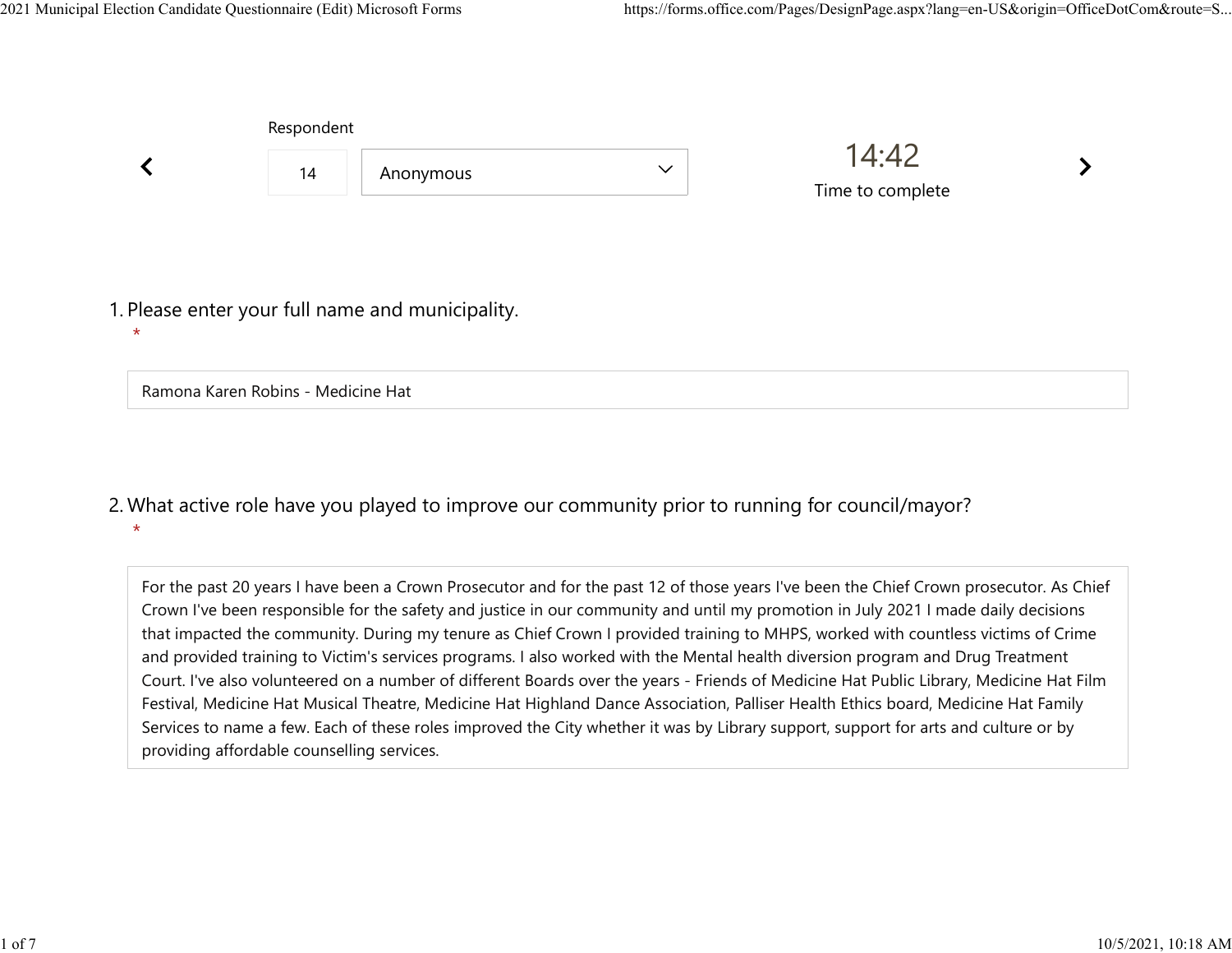What initiatives would you propose to improve tourism, investment attraction and development to our 3. municipality and region and support business recovery during/after the pandemic? \* 2021 Municipal Election Candidate Questionnaire (Edit) Microsoft Forms https://forms.office.com/Pages/DesignPage.aspx?lang=en-US&origin=OfficeDotCom&route=S...<br>2 Mhat initiatives would you propose to improve tourism invest

> I think that the current Council has a tendency to try to get big companies with big investments. Post-pandemic I think we need to continue to promote Medicine Hat as a development-friendly city but I think more importantly we need to provide support for our local businesses. Grants to expand their online business, website development and training programs for new employees are what I think will help pull us out of the pandemic into a flourishing economy.

4. In Medicine Hat, businesses pay a higher proportion of property taxes compared to the residential sector.  Medicine Hat's tax gap of 2.35% is one of the highest in Alberta.  What is your position on the current approach to taxation and your thoughts on potential strategies to narrow this gap?  $\star$ 

I think we need to look at what services businesses can expect from the City for their increased tax rate. Do the current City policies favour businesses or provide something that other cities with lower tax rates do not? If not I would be prepared to review the tax rate to determine if it is equitable and if it promotes or harms local business interest. Again, I think the only way out of this pandemic is to lift local businesses up not push them down.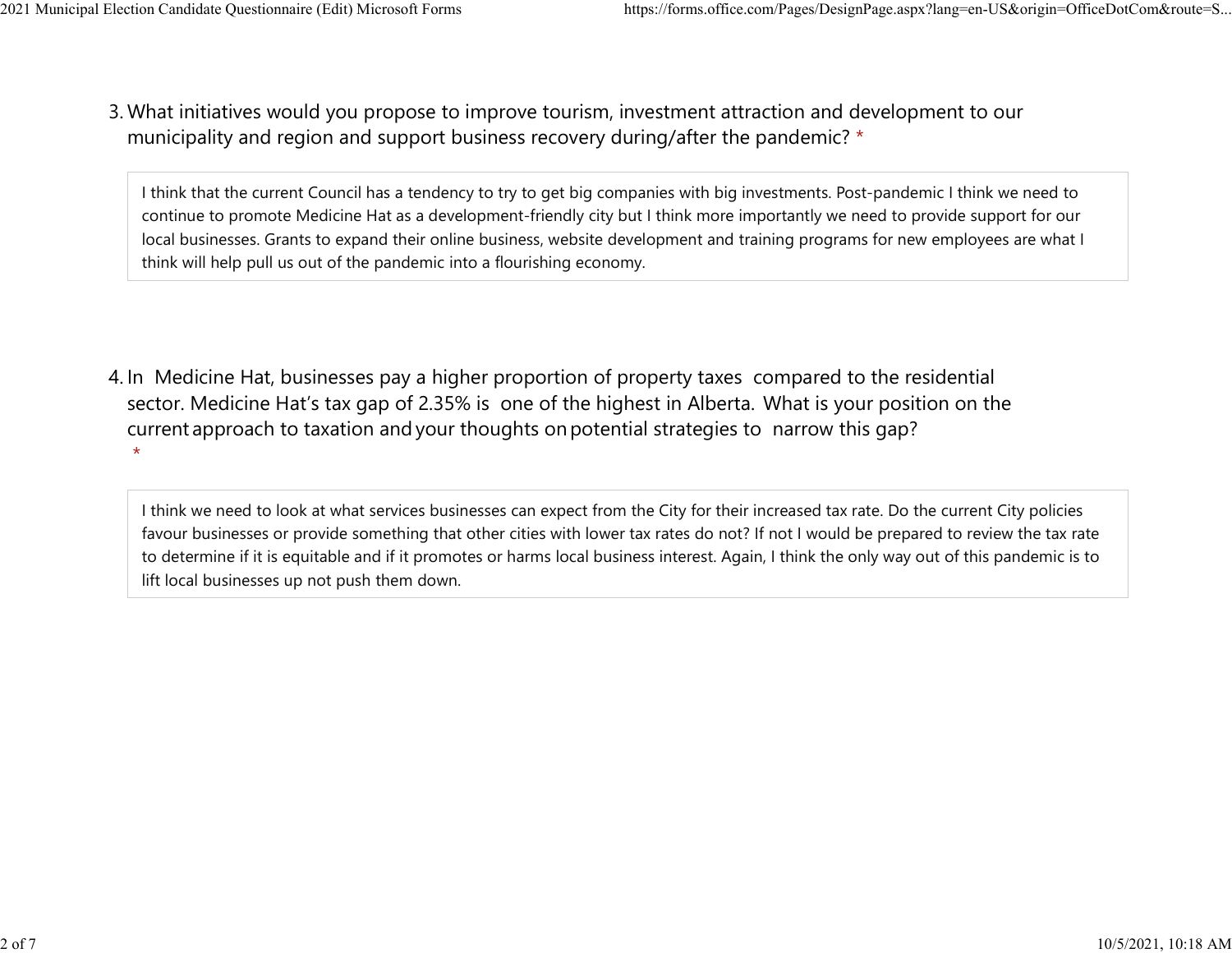$\star$ 

5. If elected, what specific steps would you take to encourage & promote entrepreneurship within the region?  $\star$ 2021 Municipal Election Candidate Questionnaire (Edit) Microsoft Forms https://forms.office.com/Pages/DesignPage.aspx?lang=en-US&origin=OfficeDotCom&route=S...<br>5. If elected what specific steps would you take to encourage

> I think that there are a lot of businesses (and people with ideas for business) who need help navigating funding available to them via various grants (municipal, provincial and federal). I think a grant navigation hotline should be established so some smaller businesses can call to have someone walk them through the grant application options they have and to follow up with new opportunities as they arise.

What is your stance on COVID-19 related laws that mandate requirements, including masks and vaccine 6. passports?

I think as a Councillor I have a duty to protect the citizens of Medicine Hat and the businesses that operate here. I think a mask bylaw would make it easier for local businesses to have clear rules and some enforcement options when dealing with their customers and it would provide additional protection for medically vulnerable citizens. Despite what many current Councillors have said the City does make bylaws from time to time that touch on health issues to make it easier for businesses to enforce. The smoking bylaw is a example of that. I do not think that a vaccine passport system is something that the City can do - I think that unless it is in place across the province it simply sets up a false sense of security to do so in Medicine Hat alone. I think some business owners would appreciate some clarity on certain parts of the current exemption program and if the City can do that it should be discussed with input from affected citizens and businesses. I don't think we can assume a one size fits all approach on these complicated issues.

- What is your plan for publicly-funded services (examples would include Medicine Hat Public Library, power plant, 7. facilities) if elected?
	- $\star$

I think that Medicine Hat has the advantage of having excellent publicly funded services that are used to enhance the lives of its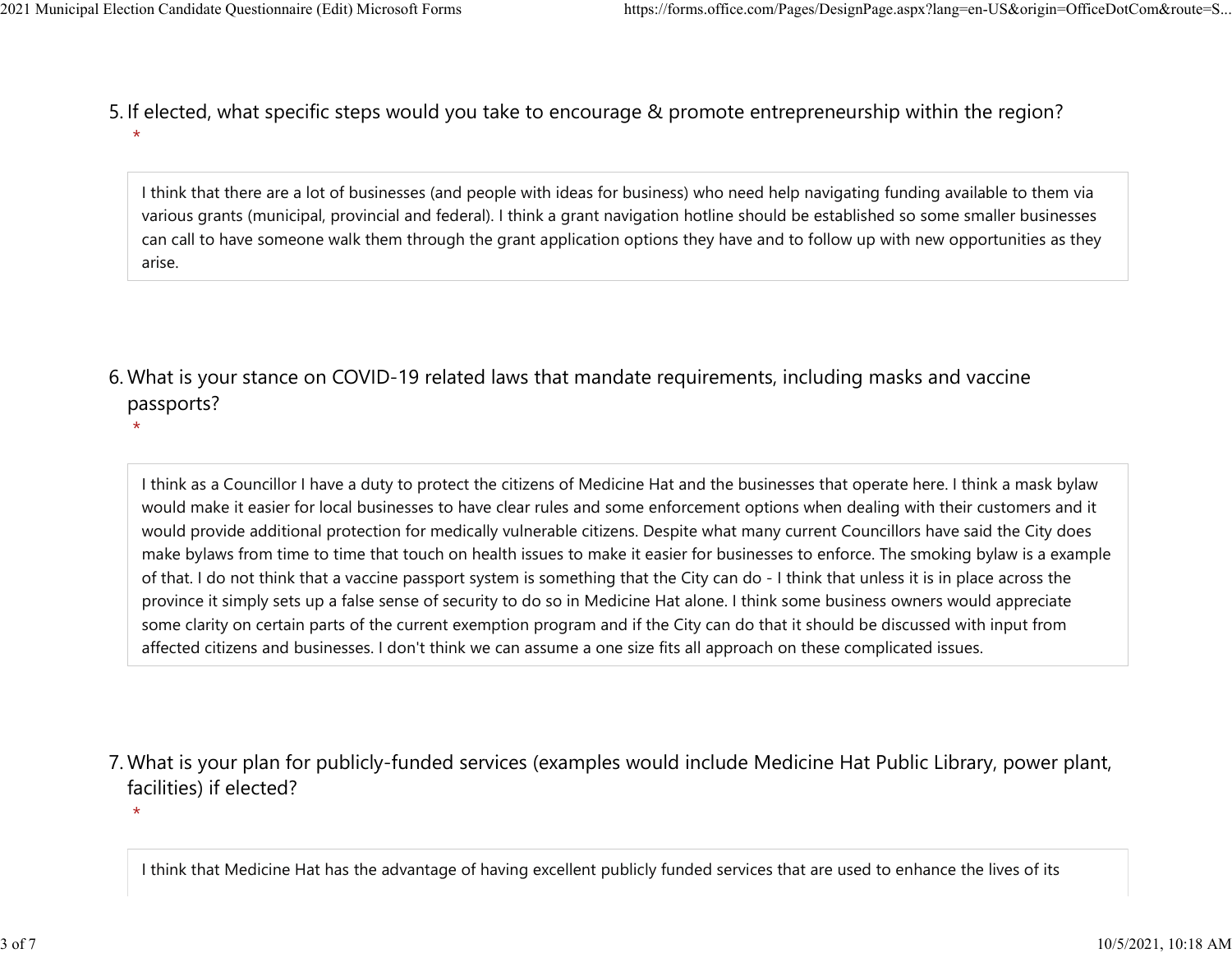citizens every day. Those services come at a cost and Council needs to balance the number of people who use the service and the cost to determine if the service remains reasonable in a time when our income is down. I do not support the sale of the power plant - if it has value to a private company it has value to Medicine Hat and the City's reasons for sale contain a lot of assumptions and little facts to support sale. 2021 Municipal Election Candidate Questionnaire (Edit) Microsoft Forms https://forms.office.com/Pages/DesignPage.aspx?lang=en-US&origin=OfficeDotCom&route=S...<br>
citizens every day. Those services come at a cost and Council

8. How important is it for our region to have a local Community College? What specific steps could the municipality do to work better with Medicine Hat College to provide ongoing opportunities for future learners?  $\star$ 

It is critically important that we have a local College. Education is expensive and those who are able to complete their education in the City should be able to do so to start their careers without large amounts of debt if possible. I think that the City can create more partnerships with Medicine Hat College - specifically to find summer jobs and internships within the City (through a matching grant program) to allow local businesses to hire local students to create more economic growth. We need to have students feel hopeful for the future and I think the City can be a big part of that by working with the College and local businesses.

9. How will you attract newcomers to the district and address the needs for a skilled workforce? \*

At one point in 1998 I was a newcomer to Medicine Hat (I'm originally from Northern Alberta) and I came to Medicine Hat for an entry level job after finishing my law degree. The beauty of the City, the friendliness of its citizens and the amenities the City offered made me stay. I think that the same things that drew me to Medicine Hat will draw other people if the City continues to promote Medicine Hat as a City where work/life balance and work/nature balance are possible.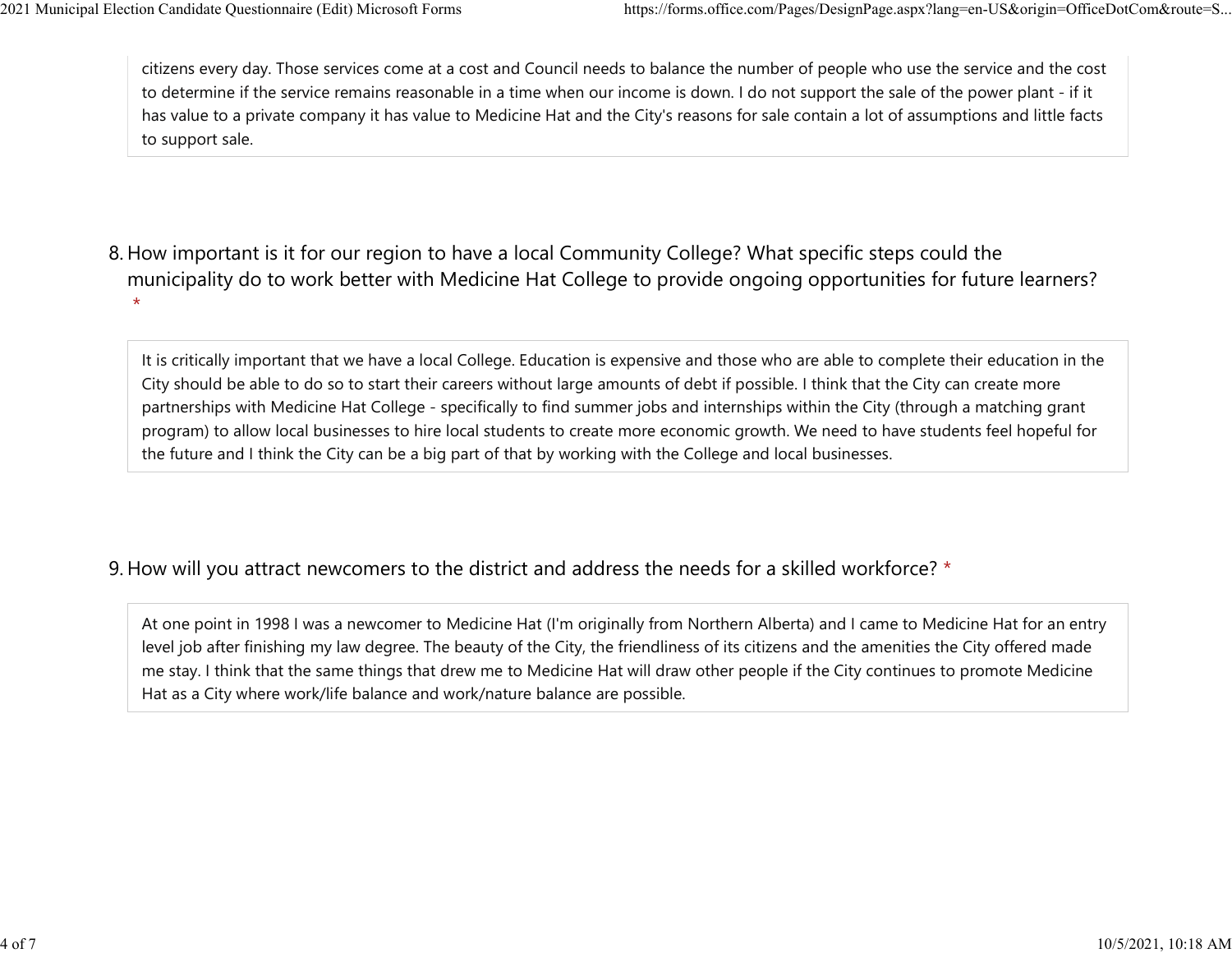$\star$ 

10. What is your stance on the importance of mental health & wellness support in our region? What ideas, implementations, and initiatives would you put forward to improve the overall mental health & wellbeing of our community? 2021 Municipal Election Candidate Questionnaire (Edit) Microsoft Forms https://forms.office.com/Pages/DesignPage.aspx?lang=en-US&origin=OfficeDotCom&route=S...<br>10 What is vour stance on the importance of mental bealth & we

> One of the reasons I've run for City Council is my passionate belief that we need to talk and support mental health and wellness in our community. As a Prosecutor I've seen the other side of not providing these services and the City needs to fund mental health programs and counselling. We need to partner with lots of different groups to make sure that anyone who needs mental health support receives it in our City.

11. How will you further diversity and inclusion initiatives in our region, as it relates to each of the pillars in the Chamber's Vote Prosperity Platform: https://www.medicinehatchamber.com/voteprosperity2021/ (https://www.medicinehatchamber.com/voteprosperity2021/)  $\star$ 

I think that every decision made by Council needs to be reviewed with emphasis on diversity and inclusion. One way to do that is to ensure that there is broad representation on different City-appointed boards and committees. City Councillors must represent all citizens not just the ones who look or act like them and the opportunity for real change is now starting with a diverse Council.